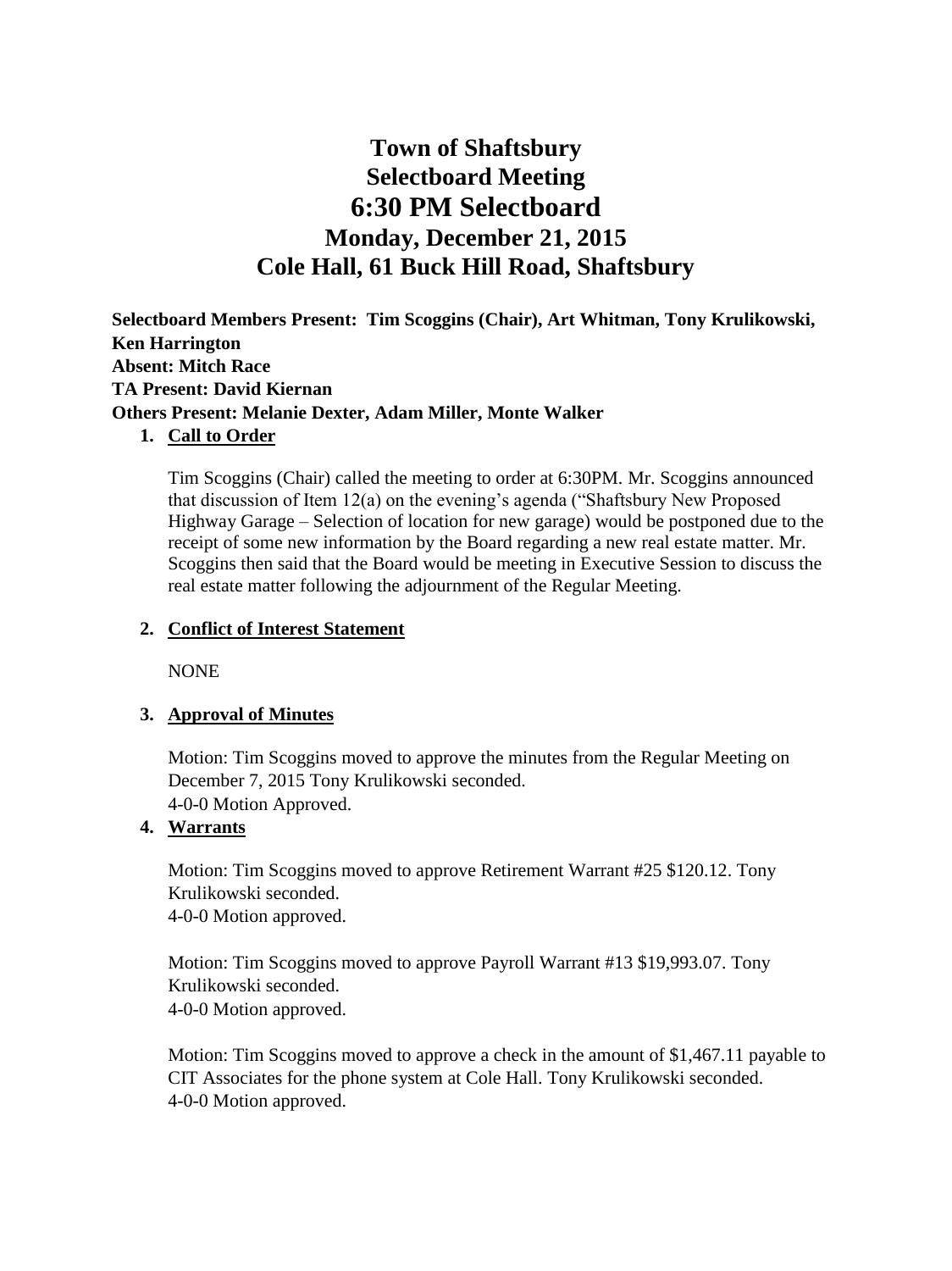Motion: Tim Scoggins moved to approve Retirement Warrant #19 \$83.16. Tony Krulikowski seconded. 4-0-0 Motion approved.

Motion: Tim Scoggins moved to approve Check Warrant #22 \$26,029.52. Tony Krulikowski seconded. 4-0-0 Motion approved.

Motion: Tim Scoggins moved to approve Payroll Warrant #12 \$15,761.60. Tony Krulikowski seconded. 4-0-0 Motion approved.

Motion: Tim Scoggins moved to approve Check Warrant #17 \$35,940.24. Tony Krulikowski seconded.

4-0-0 Motion approved.

## **5. Announcements**

NONE

## **6. Public Comments**

NONE

## **7. Treasurer's Report- Melanie Dexter**

Melanie Dexter provided a brief report to the Selectboard stating the following:

- Both revenue and expenditures appear right on target; no significant variances.
- All tax refund checks were mailed on December 14, 2015.
- School tax money has been transferred from the Town's account.
- The audit process appears to have gone smoothly.

Tony Krulikowski asked Ms. Dexter is she had looked into a possible transfer of the Town's bank accounts to The Bank of Bennington. Ms. Dexter replied that the subject had come up just prior the period of tax collection by the Treasurer's Office and that she would now look into the subject. However, Ms. Dexter indicated that she has been pleased with the current service at People's United Bank. Tony Krulikowski then pointed out that The Bank of Bennington would keep funds local and there would likely be no fees associated with maintaining accounts there. Ms. Dexter said she would look into the services at The Bank of Bennington but stressed that the Town's accounts were complicated and that there are CDs and money market accounts in addition to the traditional deposit accounts.

## **8. Road Foreman Report**

Road Foreman Steve Washburn was not in attendance. Administrator David Kiernan gave the Road Report in Mr. Washburn's absence.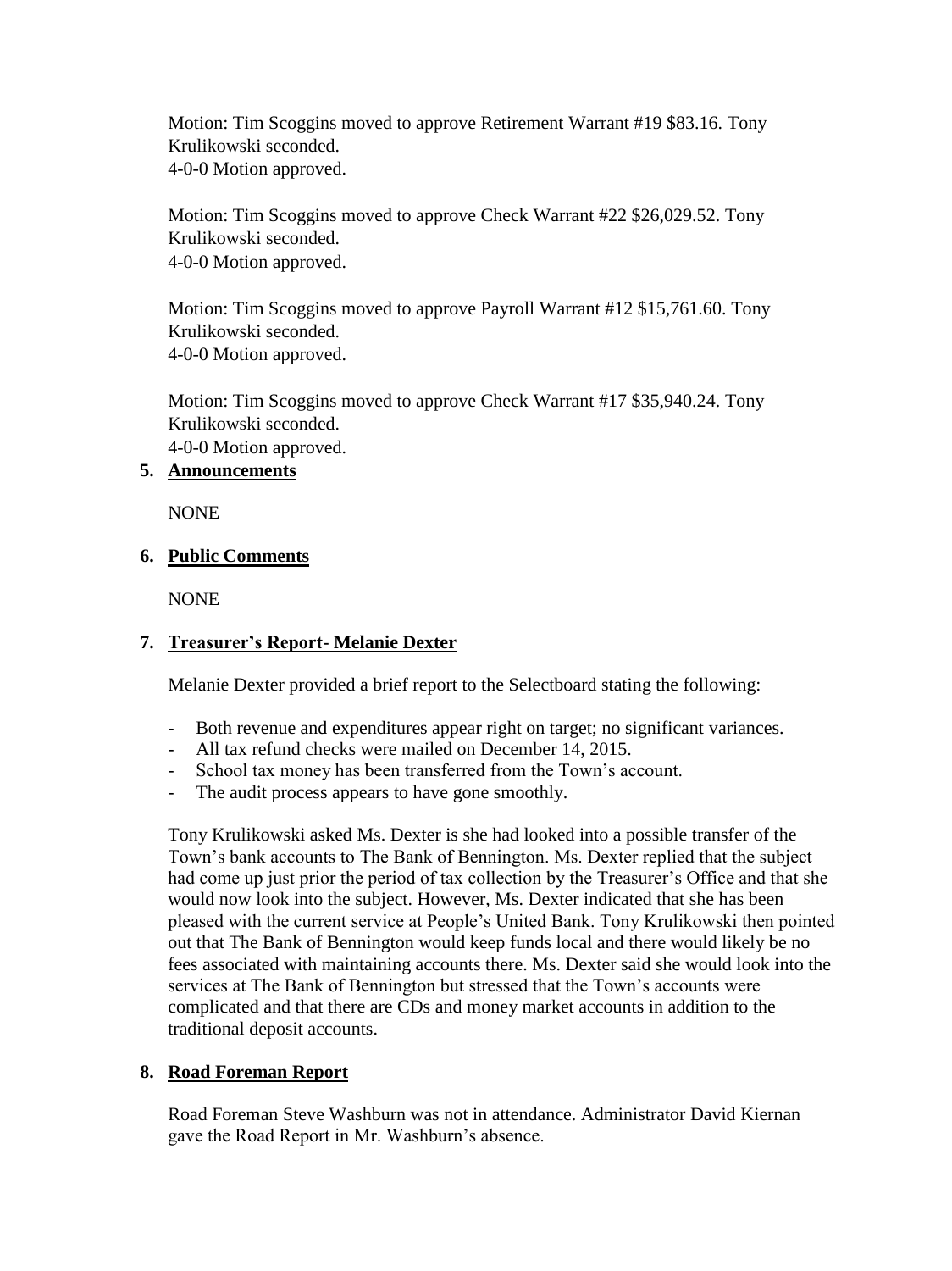Mr. Kiernan reported that the first culvert on Holy Smoke Road had been installed and that the Town was waiting to hear back from an out-of-state property owner before beginning work on the second culvert. David Kiernan said that as long as the good weather continued, the project would go on.

Tim Scoggins reported that he had heard that there were icy conditions on Town and State roads earlier in the week. Art Whitman confirmed that he had received reports of ice on West Mountain Road and on Route 7A near Governor's Rock. Mr. Whitman then asked David Kiernan is responsible for calling out the road crew. Mr. Kiernan said that the Road Foreman would call out the crew and encouraged motorists who observed dangerous conditions to call the State Police, who would then notify the Town.

Mr. Kiernan concluded his report on the roads by informing the Selectboard that ditching and general road maintenance was taking place due to the warmer than average temperatures and lack of snow. Mr. Kiernan did say that pot holes may be a problem early in the winter season this year due to the cycle of freezing and thawing of the road surfaces.

Ken Harrington asked if there would be stone ditches installed as a part of the project on Holy Smoke Road. David Kiernan said that he would ask Steve Washburn about the full plan. Art Whitman said that he had heard that the State did not like stone ditches and Mr. Kiernan concurred that there were differing opinions on the matter.

## **9. Adam Miller- VTFWS – Land Acquisition of Fish Hatchery RTE 67**

Adam Miller, Fish Culture Operations Manager from the Vermont Fish and Wildlife Service approached the Selectboard to discuss the acquisition of three (3) ponds on the north side of VT Route 67E by the State. Mr. Miller informed the Board that the State currently cooperatively operates the ponds as hatcheries for trout in conjunction with the Hale Mountain Fish and Game Club. Hale Mountain owns one (1) of the subject ponds and Bernstein Displays own the other two (2) ponds. Each entity has decided to gift the ponds over to the State of Vermont.

The State has concluded that these hatcheries provide a key piece of infrastructure to the Fish and Wildlife Service. As part of the gifting process, the State must seek approval from the local Selectboard. Adam Miller informed the Board that there is currently an encroachment of a shed structure by an adjacent landowner on one of the parcels being gifted to the State. Mr. Miller said that this would be dealt with after closing by doing a boundary line adjustment, with the survey cost being absorbed by the State. Mr. Miller then invited the Board to ask any questions they may have about the properties.

Art Whitman asked about the access to the adjacent property and inquired if the driveway to that property would be effected. Mr. Miller said that the driveway belonged to the adjacent landowner and a separate parking area by which to access the ponds is currently on one of the Bernstein parcels. Tony Krulikowski asked what advantage there was to the State taking full ownership of the ponds. Mr. Miller replied that now was a good time to take on the properties as the current owners are friendly to the State's endeavors. Mr.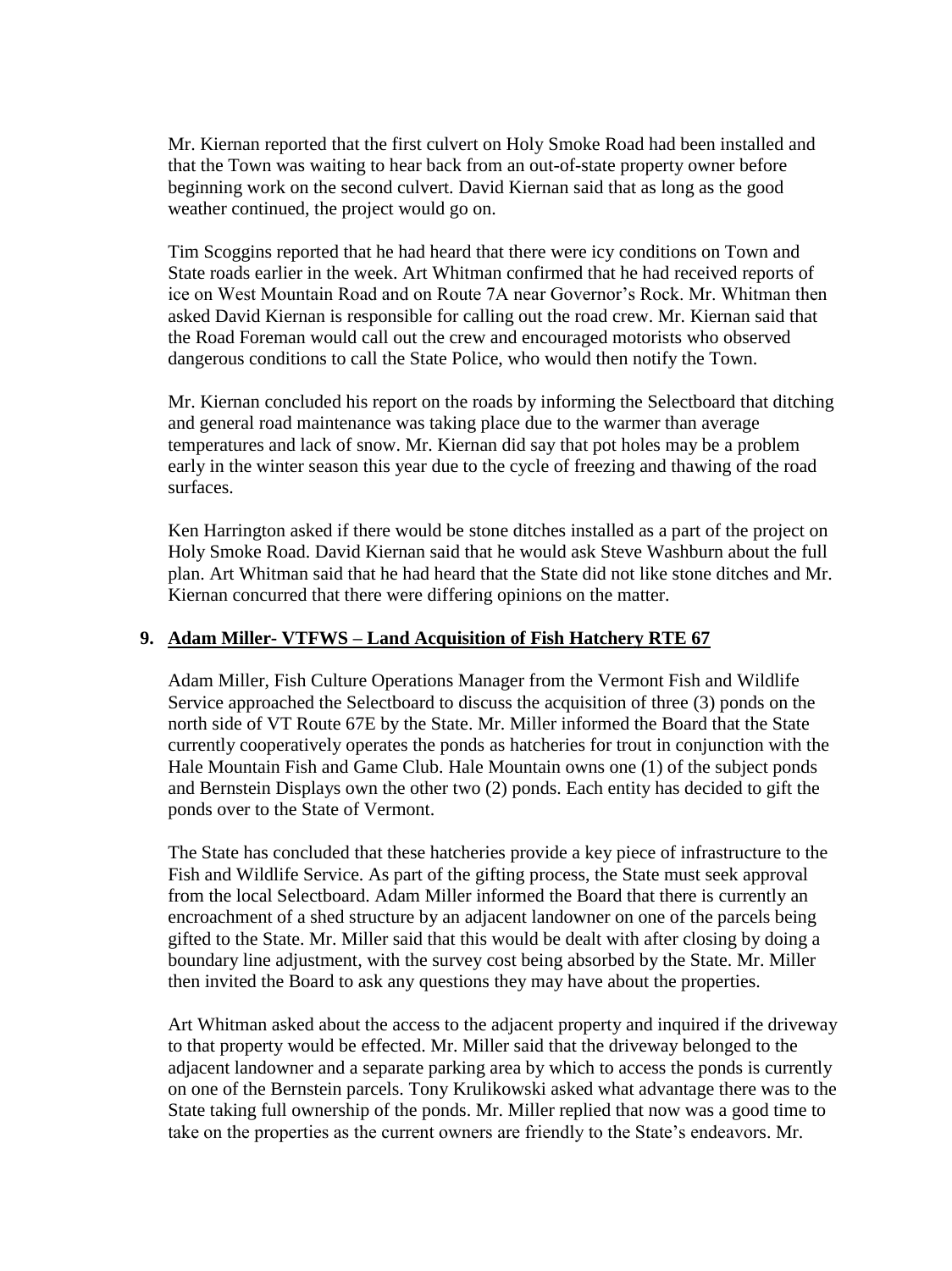Miller also stressed that the Shaftsbury ponds are a significant tourist attraction and the State currently has the resources to continue to maintain the hatcheries.

Tim Scoggins said that he didn't see any objection to this acquisition and read the Selectboard a letter of approval to be signed by the Chair of the Selectboard in support of the State's acquisition of the properties.

Motion: Art Whitman moved to approve the acquisition of the three (3) parcels on Route 67E by the State of Vermont Fish and Wildlife Service. Tony Krulikowski seconded. 4-0-0 Motion approved.

#### **10. Chris Williams – Affordable housing purchas**e

Mr. Williams did not attend the Meeting and this item was not discussed by the Selectboard.

## **11. DRB Appointments**;

## **a. Call for letters of support – candidates for DRB alternate**

Tim Scoggins reminded the Selectboard that the Development Review Board sought Letters of Interest for an alternate member of the DRB. David Kiernan reported that one (1) letter of interest had been received from Carl Korman. Tim Scoggins asked that the public submit letters of support or objection to this prospective appointment between this Regular Meeting and the first meeting in January.

#### **b. Appointment of Michael Day to DRB to finish term till Apri1, 2016**

Tim Scoggins went on to remind the Selectboard and public that Michael Day, a former alternate member on the DRB, had been serving as a full member of the DRB since David Mance resigned from the DRB to take a position on the Planning Commission in the fall. While no specific policy or procedure exists for the appointment of an alternate to a full member of such a committee, Mr. Scoggins proposed a vote from the Selectboard to memorialize the decision.

Motion: Tim Scoggins moved to appoint Michael Day as a full member of the Development Review Board. Tony Krulikowski seconded. 4-0-0 Motion approved.

#### **12. Shaftsbury New Proposed Highway Garage**

#### **a. Selection of location for new garage – DISCUSSION POSTPONED**

#### **b. Information regarding Morton Buildings – Rupert Garage type**

David Kiernan reported to the Selectboard that he had attempted to connect with the Chair of the Rupert Selectboard to discuss the Morton building that their Town is currently using for a Town Garage, but that he was unable to get in touch with him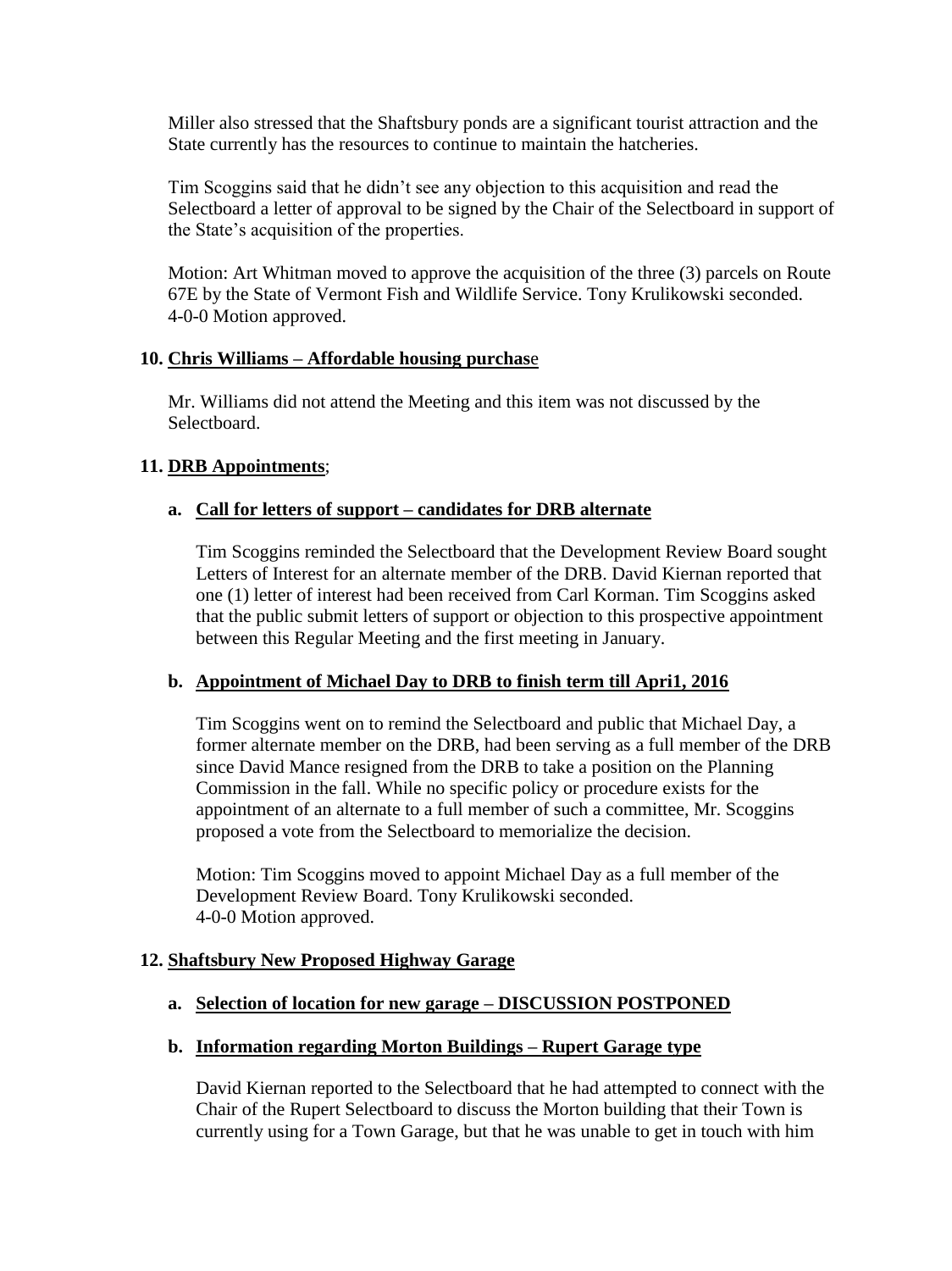before the meeting. Mr. Kiernan said that he had made initial contact with Morton and that their representative had "a lot" of questions regarding the scope of the Town of Shaftsbury's plans. Morton is able to construct the entire building, though Rupert used its own contractors. Mr. Kiernan did point out that Morton provides essentially an "off-the –shelf" building, with design and engineering costs rolled into the total price.

Tim Scoggins indicated that Morton has been reluctant to share too much information on pricing at this stage in the process and has been inquiring about how the Town intends to bid out the project. Mr. Scoggins said that his inclination is to have Morton sole-source the project but that decision cannot be made prior to the vote from the public on the project and bond application. Mr. Scoggins did advise the Selectboard that while the policy to put projects over \$10,000.00 out to bid is recommended as a best practice, it is not required of the Board and the decision to award the entire project to Morton could be made by the Selectboard.

Art Whitman then said that he would like to offer local contractors the opportunity to bid on portions of the project such as the electrical system installation and pouring of concrete. Mr. Whitman went on to say that more thought would need to go into the division of work.

Tim Scoggins asked Mr. Kiernan if it was possible for the Town to receive estimates on pricing without making a commitment to Morton at this time. Mr. Kiernan replied that he could probably come up with a reasonable estimate after speaking with a representative from Rupert and obtaining some basic costs form Morton.

Tony Krulikowski asked if Rupert had looked into other companies for the construction of their Town Garage building. Tim Scoggins said that Rupert had estimates from three (3) contractors and Morton was not the cheapest but the best value. Mr. Scoggins went on to say that the Town was likely to go with Morton and would pursue ways to get local contractors involved in the project.

David Kiernan said that he hoped to have more information from the Rupert Selectboard Chair by the next Regular Meeting on January 4, 2016 and that he would try to arrange for a representative from Morton to attend the following Regular Meeting on January  $18<sup>th</sup>$ .

Mr. Kiernan went on to discuss the timing and subject(s) of upcoming votes on the proposed Town Garage. He pointed out that there are three (3) townwide elections coming up in the next year: Town Meeting Day, the State primary and the Presidential election. These opportunities could allow for a vote on the location of the garage and a separate vote on the bond or financing required for the construction of the garage. Tim Scoggins and Art Whitman both expressed that the Board does not want to rush the process for voter-approval of the construction of the new Town Garage. Art Whitman said that the Selectboard would make an effort to be more open about the process and would be having meetings on the subject to address potential concerns with the public. Tim Scoggins said that if the vote on the bond was approved next November, the Town would have the winter to plan and construction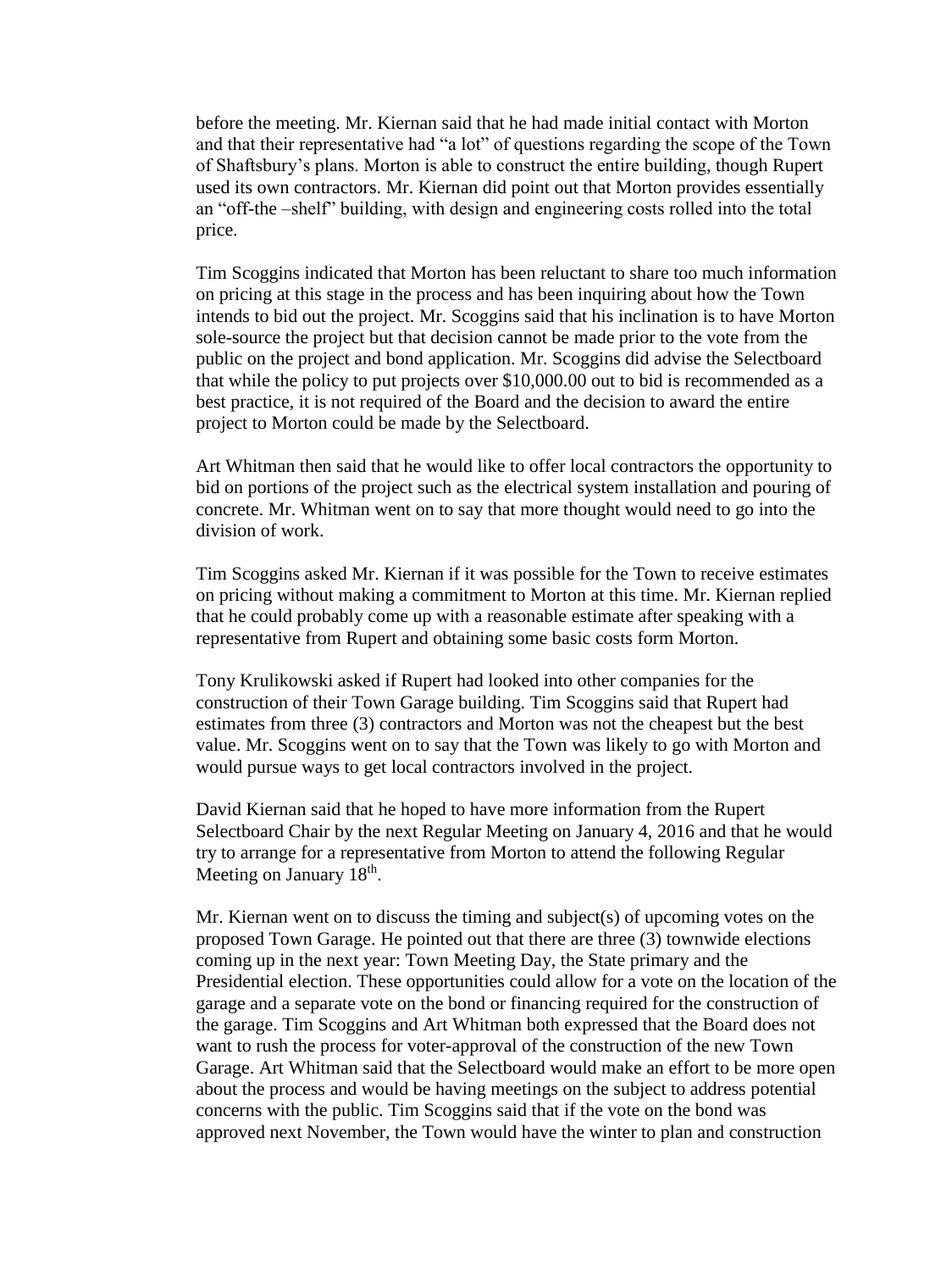could begin in the spring of 2017. David Kiernan pointed out that this timing would also allow for reserves to be built up further.

Ken Harrington then asked if it would be possible for him to run tests on a sample of water from the landfill site to confirm the water is not contaminated. David Kiernan said that tests of the water pooling about 50 feet from the last well site were possible and that he would contact Jim McGuiness about the sample and lab requirements.

Tim Scoggins then gave a brief presentation on the water quality at the former landfill site. The highlights of the presentation were as follows:

- Shaftsbury Landfill closed in 1990 and while the landfill was unlined, it was capped at the time of closure.
- The wells at the site have been continuously monitored over the past twenty-five (25) years.
- A 2010 Engineering Report indicated that the water at the wells exceeded State and federal drinking water standards.
- If the water at the site is ever found to be non-potable, it would still be sufficient for industrial use and bottled water could be brought in for drinking.
- A report from this past (2015) spring found that metals were detected in a sample of water from one of the wells. The level was in excess of the Vermont Groundwater Enforcement Standards (VGES) but within historical ranges for the property.
- No VCOS were found in the water.
- An overall improvement in the water quality has been demonstrated over time.
- The presence of metals is natural due to the bedrock surface of the water table.
- Though the requirements for VGES have gotten stricter since 2010, the water at the former landfill site from all six (6) monitoring wells still exceeds federal drinking water standards.

Mr. Scoggins then addressed the question of why the Town purchased a property adjacent to the landfill site on North Road by offering the following points:

- The purchase removed a grandfathered residence from the industrial zone.
- The purchase enhanced the value of the industrial land already owned by the Town that surrounds the property.
- Residential water requirements and needs differ from those in an industrial site.

Art Whitman then asked if the word "contamination" was too strong to describe the water quality at the site. Mr. Scoggins said that it certainly was too strong and that the water has always met federal standards.

#### **13. RFP- BBR Grant for Northern End of Shaftsbury Hollow Road**

David Kiernan presented the Selectboard with a request for proposals for an engineering study for the portion of Shaftsbury Hollow Road above Dwyer's Camp. Mr. Kiernan briefly reviewed the request with the Board, which will be funded by a grant from Better Back Roads in the amount of \$4,000.00 to study and propose solutions to improving that portion of the road. Mr. Kiernan said he would post the request following the meeting.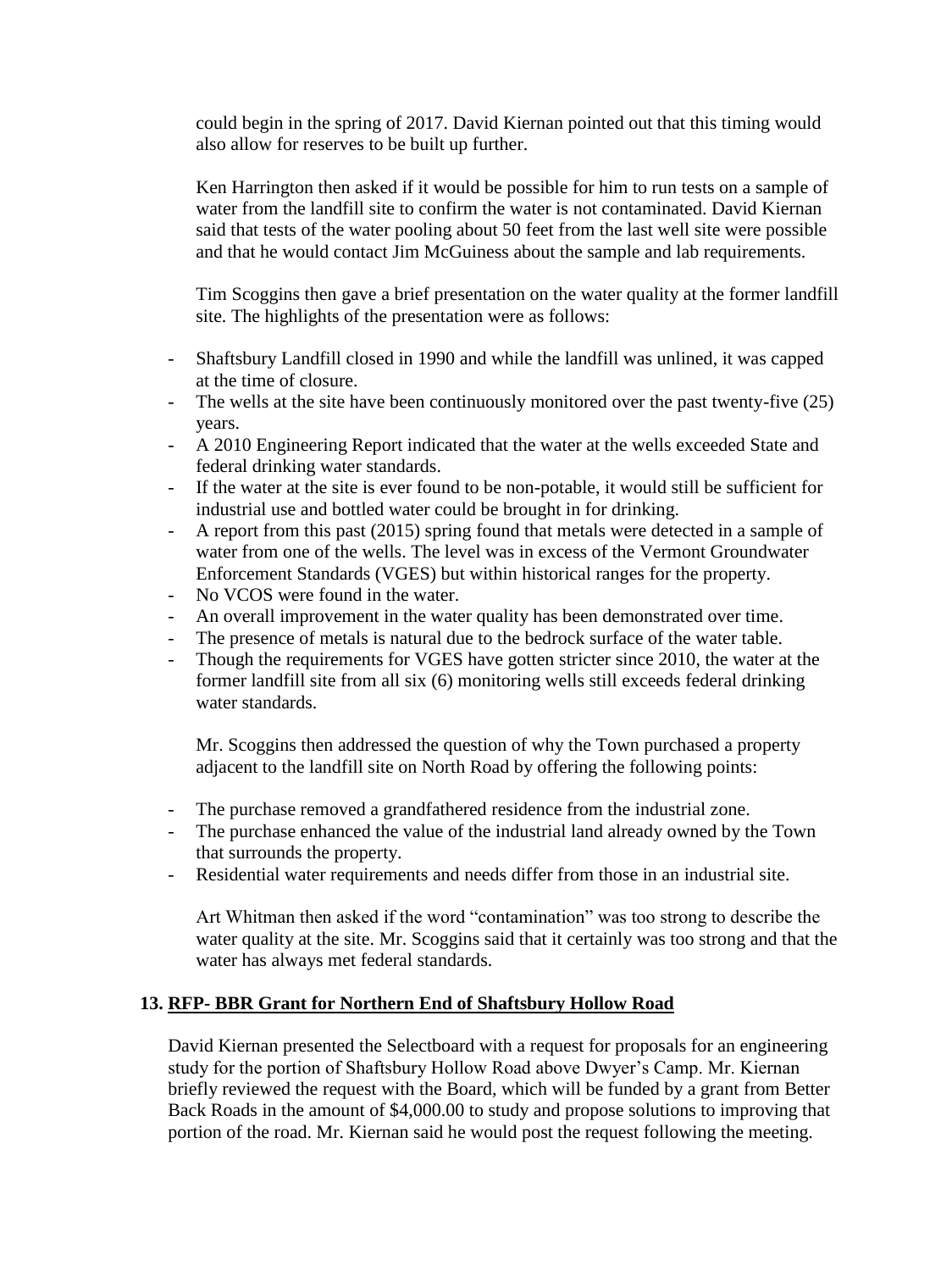## **14. Liquor License Application – Thyme Tables Catering**

Prior to reviewing the Liquor License Application from Thyme Tables Catering, David Kiernan informed the Selectboard that he had discussed the possibility of having the Town Clerk approve one-time event licenses for the service of alcohol and that it had been decided to continue to present those applications directly to the Selectboard.

Mr. Kiernan then presented the Liquor License Application for Thyme Tables Catering, which is renewed annually and gives Thyme Tables permission to cater off-premises at special events.

Motion: Art Whitman moved to approve the annual Liquor License to Thyme Tables Catering. Tony Krulikowski seconded. 4-0-0 motion approved.

## **15. FY17 Budget Capital Improvement Plan**

Tim Scoggins reminded the Selectboard and public that, moving forward, the Town would be allotting money to specific funds for capital improvements as reserves and no longer moving money from the general Operating Budget for projects.

David Kiernan then outlined his proposals for the FY17 Capital Improvement Plan.

- Replacement of the 2006 Ford F550 (2006) for approximately \$68,000.00 after tradein value (\$10,000.00). Current Equipment Fund for FY17 is \$101,135.00 and after expense of replacing the truck, \$33,135.00 would be left in the fund.

As brief discussion follows regarding the condition of two other Town trucks, a Dodge Ram and a Chevy and how long the vehicles can continue to be useful to the road crew.

- Cole Hall Exterior Painting and Second Floor Renovations are estimated at \$45,000.00 total for FY17 (with half of the exterior painting project to be done in FY17, and half in FY18). There is \$45,794.00 in reserves allotted to Cole Hall Improvements, leaving a balance of \$794.00.
- Class 3 Road Fund:

| <b>Shaftsbury Hollow Road</b> | \$17,363.00 |
|-------------------------------|-------------|
| Murphy Hill Road              | \$23,607.00 |
| <b>TOTAL</b>                  | \$40,970.00 |

There is \$40,000.00 in reserves and Mr. Kiernan said he would likely use any balance carried over from FY16 or dip into the gravel budget to cover the difference.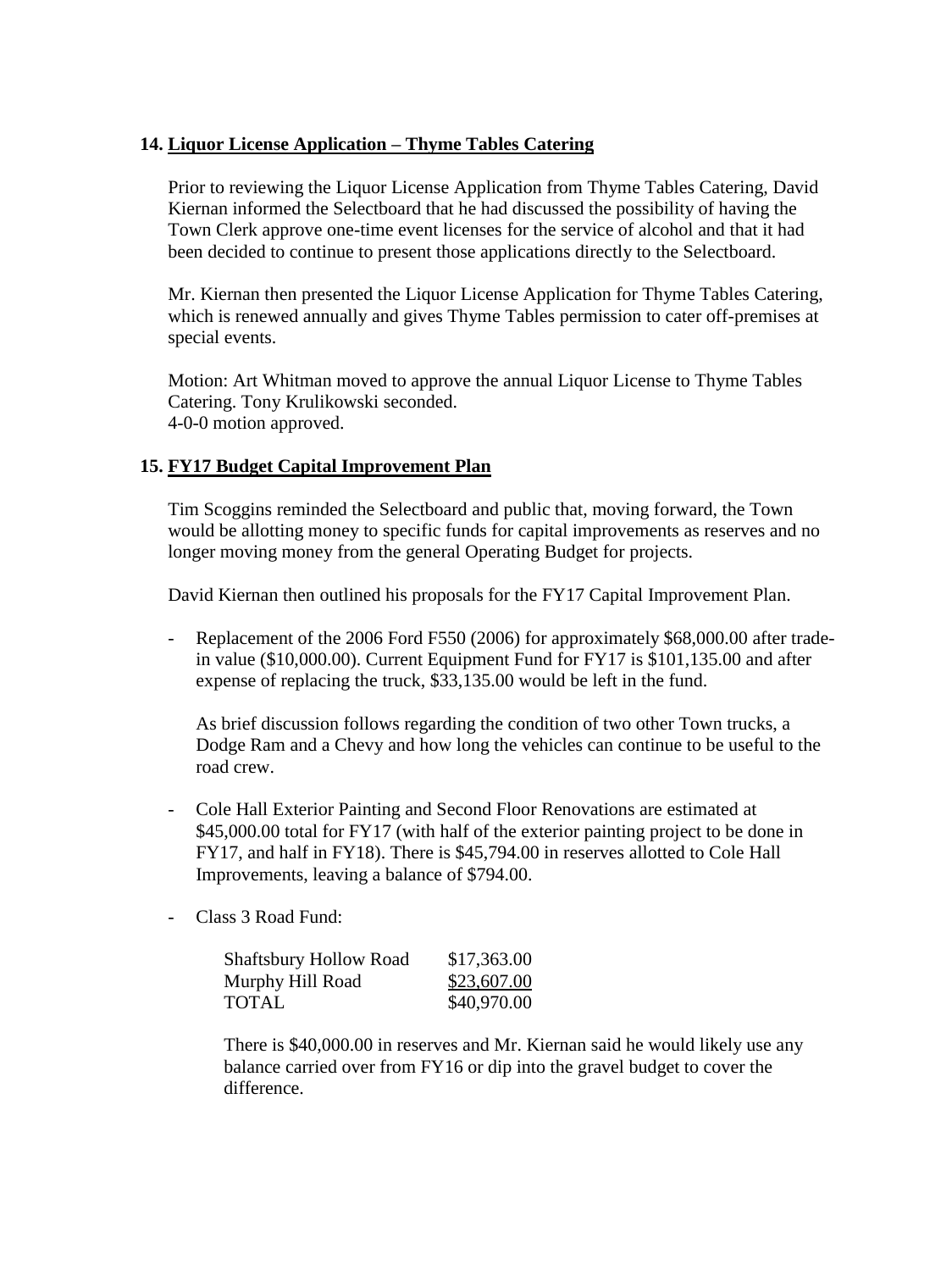- Paving Reserve Fund:

 $(CI \qquad 2R \qquad 1)$ 

| (Class 2 Roads)     |             |
|---------------------|-------------|
| East Road           | \$35,000.00 |
| <b>Airport Road</b> | \$15,000.00 |
| <b>TOTAL</b>        | \$50,000.00 |

Discussion followed regarding the issues on Airport Road and Ken Harrington inquired if the trucks from Peckham could change the angle of their access to the road to cut down on deterioration. Art Whitman pointed out that this may be difficult as the trucks must approach at a  $90^{\circ}$  to see oncoming traffic.

| \$21,000.00                                             |                                           |
|---------------------------------------------------------|-------------------------------------------|
| \$27,748.00<br>Harvest Hills $(780)$ – reclaim and pave |                                           |
| \$10,815.00                                             |                                           |
| \$9,219.00                                              |                                           |
| \$68,782.00                                             |                                           |
|                                                         | \$118,782.00                              |
|                                                         | \$120,258.00                              |
|                                                         | 1,476.00                                  |
|                                                         | <b>TOTAL FROM PAVING RESERVE FOR FY17</b> |

Mr. Kiernan pointed out that there was "not a lot of play" in the paving reserve budget but that the total cost of the projects may shift according to oil prices over the next year.

## **16. Town Administrators Report**

David Kiernan began his report by discussing the parking situation at the former Shaftsbury Country Store, soon to be under new ownership. The State informed Mr. Kiernan that in order to provide clear sitelines from Buck Hill looking north, the parking setback must be 30 feet from the intersection. The State recommended curbing to discourage parking. Ken Harrington stated that curbing would make plowing difficult, if not impossible for the store owners. David Kiernan said that the Town would need to go to the new owners with this request. Tim Scoggins indicated that the new owners were not expecting the level of traffic that the previous owners experienced and that perhaps signage and striping would be effective.

Ken Harrington asked about the parking setback for the south side of the same intersection and Mr. Kiernan stated that the State had already looked into it and would be marking a 20 foot setback from the crosswalk.

Art Whitman asked about the setback from Church Street approaching Route 7A and looking north. David Kiernan informed the Board that since there was an approach to a traffic signal from that direction, the setback should be 30 feet. Mr. Kiernan said that he would ask the State about painting on that side of the intersection.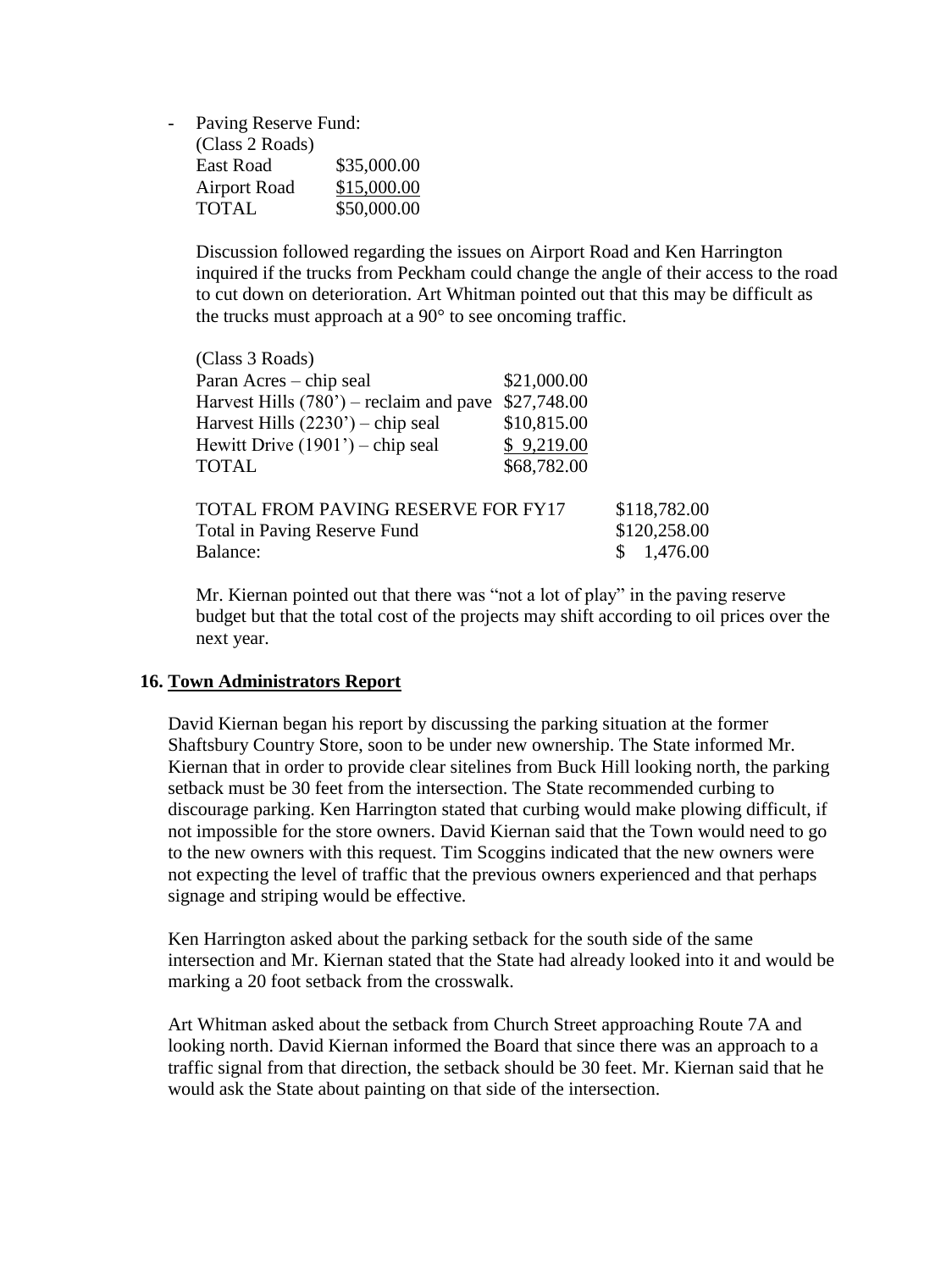David Kiernan then told the Selectboard that the sidewalk project for the south side of Church Street and Route 7A was on target to put out to bid in February and March.

Mr. Kiernan then informed the Board that the Town was collecting estimates for the drilling of the new well at Howard Park from Frost, Gould and Parker. Mance Engineering is assisting in coordinating the drilling and the new well should be in use by the spring of 2016.

Tim Scoggins inquired of the total expense for the drilling of the well in Howard Park to use as an estimate for the drilling of a well at the new proposed Town Garage site. Mr. Kiernan said that the well at Howard Park cost approximately \$13,000.00.

Mr. Kiernan concluded his remarks by updating the Board on the Mance Engineering study on Shaftsbury Hollow Road and said that Mance would likely have a presentation ready for the Board in January.

#### **17. Other Business**

NONE

## **18. Review of Action Items**

The Action Items from the December 7, 2015 were reviewed.

- **Estimates for garage construction** currently being gathered, awaiting information from Rupert.
- **Check with State regarding requirements for the granting of authority to sign liquor licenses** – resolved, Board will continue to grant
- **Art Whitman and Ken Harrington to visit the former landfill site for the placement of the new Town Garage** – Mr. Whitman and Mr. Harrington visited the site and staked a potential building area.

Tim Scoggins asked the Board about their thoughts on a perimeter fence. Art Whitman said he didn't think a fence was necessary but Ken Harrington expressed concern about individuals on four-wheel ATVs accessing the property. Mr. Harrington said that he believed cameras and or a fence would be necessary to protect the Town's equipment. Tim Scoggins said that he had looked into pricing for fences and estimated the cost to be approximately \$10,000.00-\$15,000.00.

Art Whitman raised concerns about maintenance and mowing around a perimeter fence. David Kiernan said that some form of security would be "almost mandatory" but it was agreed that this discussion was premature in light of the decisions that need to be made regarding the garage site.